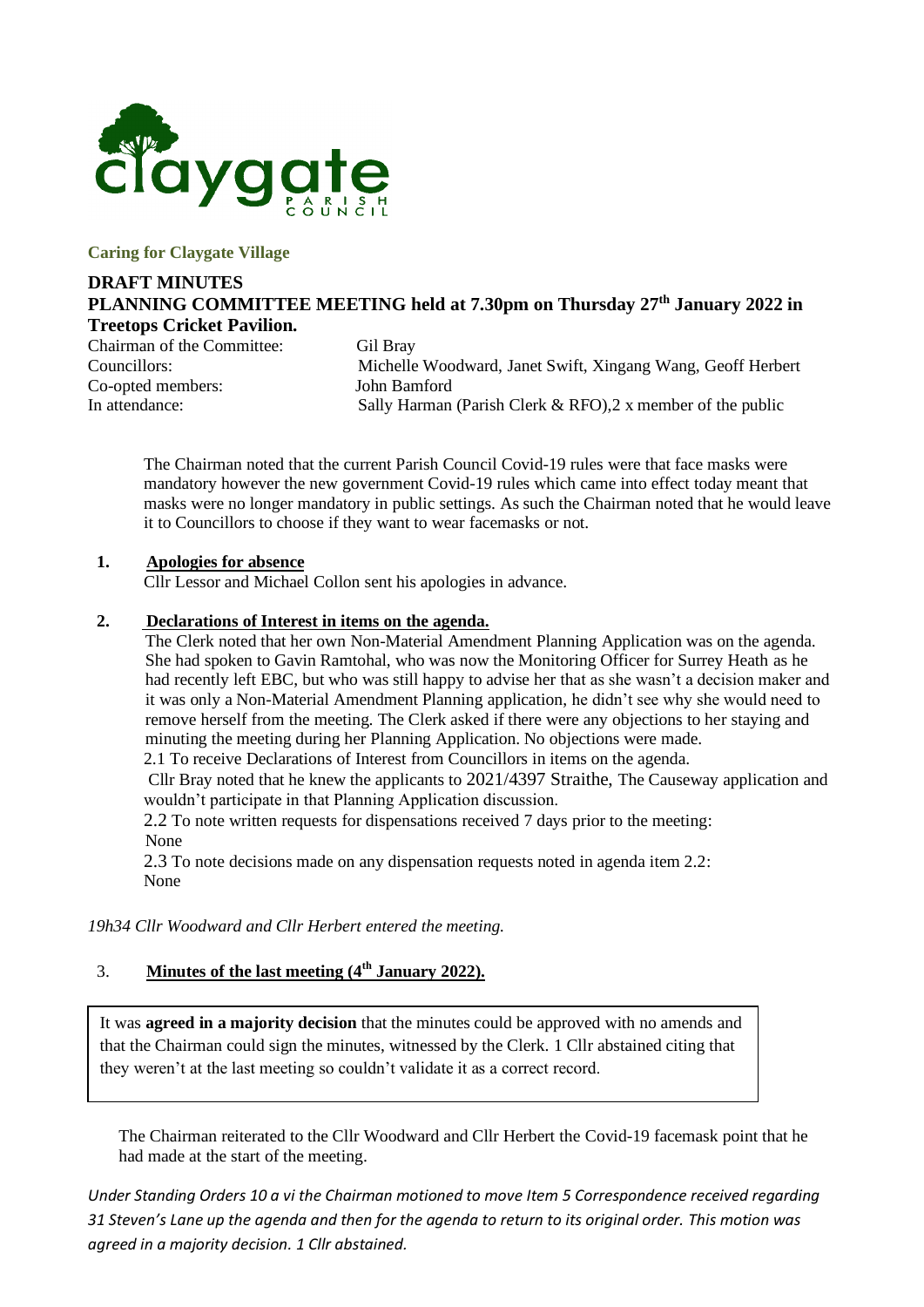#### 5 **Planning correspondence**

Cllr Swift noted that she wasn't at the prior meeting when Planning Application 2021/4037 31 Steven's Lane had been discussed. The Chair of the Committee Cllr Bray had received emails from 2 different residents after the  $4<sup>th</sup>$  January 2022 Planning Committee regarding the Parish Councils comments on Planning Application 2021/4037 31 Steven's Lane highlighting their concerns on the comments the Planning Committee had made. He read out the 2 replies he had sent to these residents. The key points were that Cllr Bray had clarified the role of the Chair of the Planning Committee and that Parish Council Committees were public meetings where residents could come and voice their views. Decisions by Planning Committees are made on the basis of what Committee members think are in the best interest of the village based on what information is available to them. Upon speaking to the Clerk, who had consulted with SALC, Cllr Bray responded to the residents' requests for the Committee to reconsider the matter saying that it would not be appropriate as a decision has been made in the correct forum and within the appropriate guidelines. He had advised the residents that the best course of action was to consult Claygate's local EBC Councillors. Subsequently Cllr Bray had received another letter from a different resident who said she was writing on behalf of 16 other residents. This letter had been circulated to the Committee ahead of the meeting. The Chairman then handed round hard copies of a response that he and the Clerk had drafted that day. John Bamford declared that he knew the resident.

It was **agreed in a majority decision** for the letter be sent to the resident. 1 Cllr abstained.

**AP53** Cllr Bray to send resident approved letter copying in the Clerk.

The Chairman invited a member of the public to speak on the subject of Planning Application 2021/4037 31 Steven's Lane. He asked the Planning Committee to review their comments from the 4<sup>th</sup> January meeting noting that, with the prior application for 31 Steven's Lane, the Parish Council had objected citing 8 reasons and that he felt that these 8 reasons hadn't been dealt with in the new Planning Application which the Parish Council then hadn't objected to. The resident handed Cllr Bray a sealed letter, addressed to Claygate Parish Council, which Cllr Bray subsequently handed to the Clerk. The resident went on to say that he believed Steven's Lane was not somewhere affordable housing could be achieved as house prices started in excess of £800k and that he didn't feel that a small housing estate, which the planning application could create, was appropriate for the road. Cllr Bray reiterated that the Planning Application was debated in the correct forum on the  $4<sup>th</sup>$  January and that the Parish Council had consulted SALC on the subject. He apologised to the resident that the Parish Council couldn't revisit Planning Application 2021/4037 31 Steven's Lane.

#### 4 **To report on actioning of items from previous meetings.**

**AP18** Clerk to get an update on 1 Caerleon Close from EBC Planning Department. Emailed 7/9. Compliance Officer Aaron Dawkins no longer works for EBC. Jane McCool taken over and will be reviewing case over next few weeks. She had reviewed and said no such file existed. The Clerk had sent her email copies of correspondence with Aaron Dawkins and was awaiting a response **DONE**  EBC site visit has shown no action has been taken. Deciding what further action to take.

**AP41** Clerk to request EBC Compliance Team review 10 Cavendish Drive. EBC responded saying that the investigating officer will aim to contact CPC on or before 21 January 2022 with either the outcome of the investigation or, an update on the progress of the matter. **IN PROGRESS** Clerk emailed chaser 25/1.

**AP46** Clerk to submit request for TPOs to two oak trees opposite No 6 and No 8 Holroyd Road to EBC **DONE** EBC response. Reviewed site and will not be serving a new TPO: The 2 Oaks growing in the road verge on the south side are in the ownership and management of Surrey County Council Highways. EBC do not apply TPOs to county owned and managed trees. The two oak trees on the north side appear to be in a state of decline with very limited life expectancy.

**AP47** Cllr Bray to send list of significant planning applications to Tree Wardens to review ahead of each Planning Committee going forth. **ONGOING**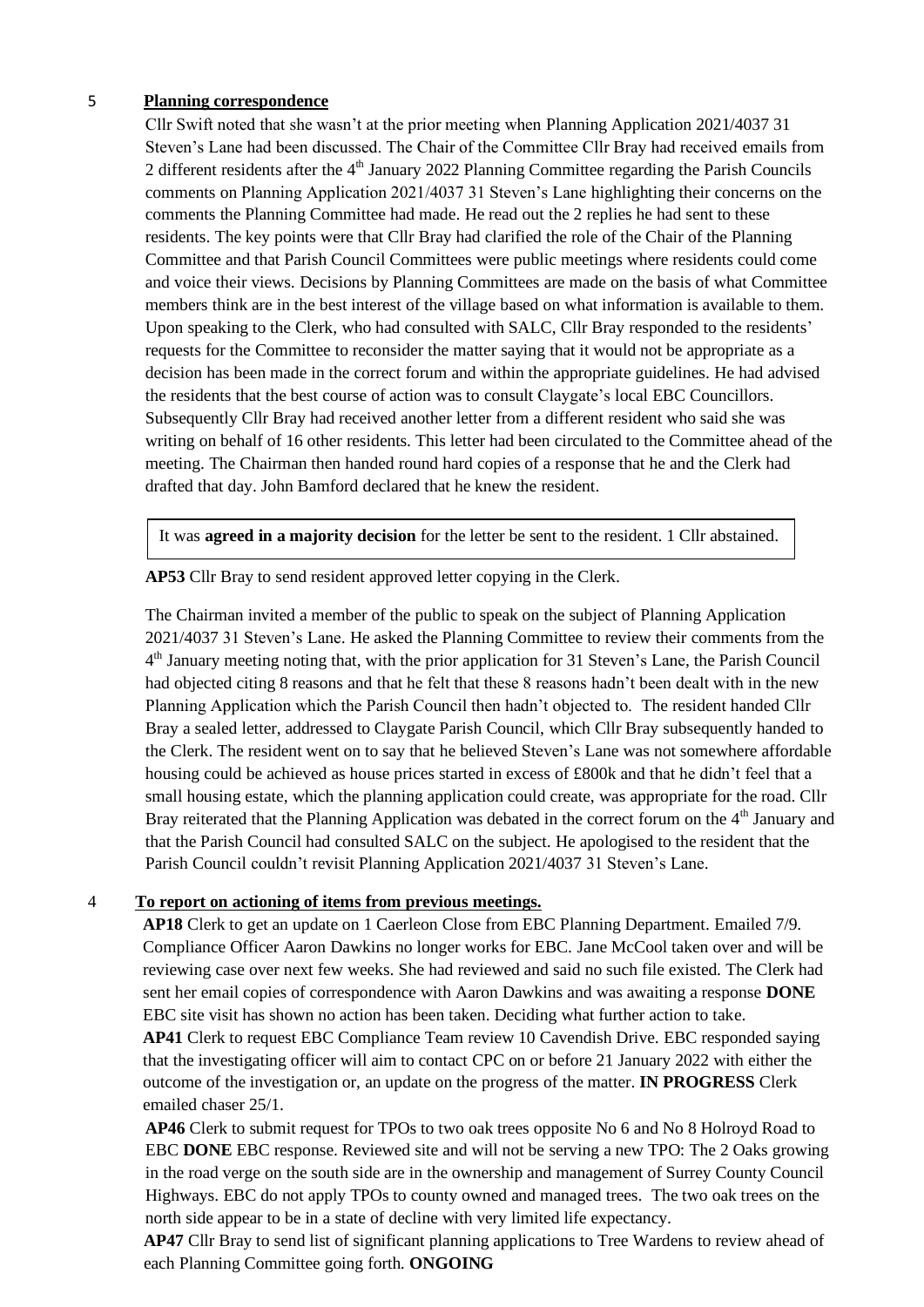**AP48** Tree Wardens to copy in Clerk and Russell Gibbons going forward on EBC email correspondence if they are struggling to get a response. Clerk to keep an eye on response rate and bring back to Planning Committee for action if required. **ONGOING**

**AP49** Clerk to invite Tree Wardens to Planning meetings bi-annually and Tree Wardens to attend Planning Committees if deemed necessary going forth. **ONHOLD** Next invite June 2022.

**AP50** Cllr Bray to prepare revised Remit with amends and bring for final Planning Committee signoff at the 27<sup>th</sup> January Planning Committee. **DONE** Cover under Item 14

**AP51** Clerk to contact RBK South of the Borough Neighbourhood Committee and establish if there is an invitation to CPC to attend and confirm to Cllr Bray if attendance is required. **DONE** Cover under Item 17.

**AP52** Planning Committee members to come prepared with ideas of articles to be included in Courier. **DONE** Cover under Item 18.

#### **5. Planning correspondence, notification of applications and outstanding results.**

In addition to correspondence shared within Action Points (APs) and further down the agenda the Clerk had been notified of the following.

The Clerk had been copied in on response from Paul Falconer, Development Manager, EBC on 5G masts to Cllr Bray's email sent on the  $6<sup>th</sup>$  Jan suggesting a meeting with Installers, EBC and CPC to discuss 'The provision of 5G to a community with minimum hardware obtrusiveness', for CPC to attend any future meetings with Telecom providers when offered to EBC and finally whether CPC should attend pre-ap meetings with EBC. Cllr Bray updated the Committee on Paul's response and the phone call he had had with him that day. Paul had suggested that we might try to get the providers to meet with CPC and he could attend if possible. Cllr Bray proposed to take the issue to a meeting CPC are having with EBC Head of Strategy and Head of Planning on the 25<sup>th</sup> February. **AP54** Clerk to add to Bi-Annual EBC/CPC Meeting agenda.

**6.** 

It was **agreed in a majority decision** to take the issue of 5G masts and consultation between CPC, EBC and installers to the meeting on the  $25<sup>th</sup>$  February with EBC Head of Strategy and Head of Planning. 1 Cllr abstained.

### **Applications and Appeals decided since last meeting.**

A report by John Bamford (Appendix A) had been circulated to the Committee ahead of the meeting. Cllrs discussed learning points from the report, particularly insofar as 2021/3507 16 Gordon Road was concerned.

### **7. Applications from Elmbridge Borough Council Weekly Lists [\(https://www.elmbridge.gov.uk/planning\)](https://www.elmbridge.gov.uk/planning) including confirmation of comments sent to EBC: -**

| w/e $7th$ January 14 <sup>th</sup> January and 21 <sup>st</sup> January |  |  |
|-------------------------------------------------------------------------|--|--|
|-------------------------------------------------------------------------|--|--|

| <b>Application</b><br><b>Number</b> | <b>Address</b>                                          | <b>Proposal</b>                                           | <b>Claygate Parish Council</b><br><b>Response</b>                                                                                                                                                                                                                                            |
|-------------------------------------|---------------------------------------------------------|-----------------------------------------------------------|----------------------------------------------------------------------------------------------------------------------------------------------------------------------------------------------------------------------------------------------------------------------------------------------|
| 2021/4011                           | 22 Torrington Road<br>Claygate Esher<br>Surrey KT10 0SA | Retrospective<br>application for<br>children's playhouse. | No Objection with Comment: -<br>CPC rejects the height of the<br>children's playhouse in so far as it<br>effects the street scene and we<br>would not want to see it replicated<br>across Claygate. In this particular<br>application we note the plant<br>screening and we request that, if |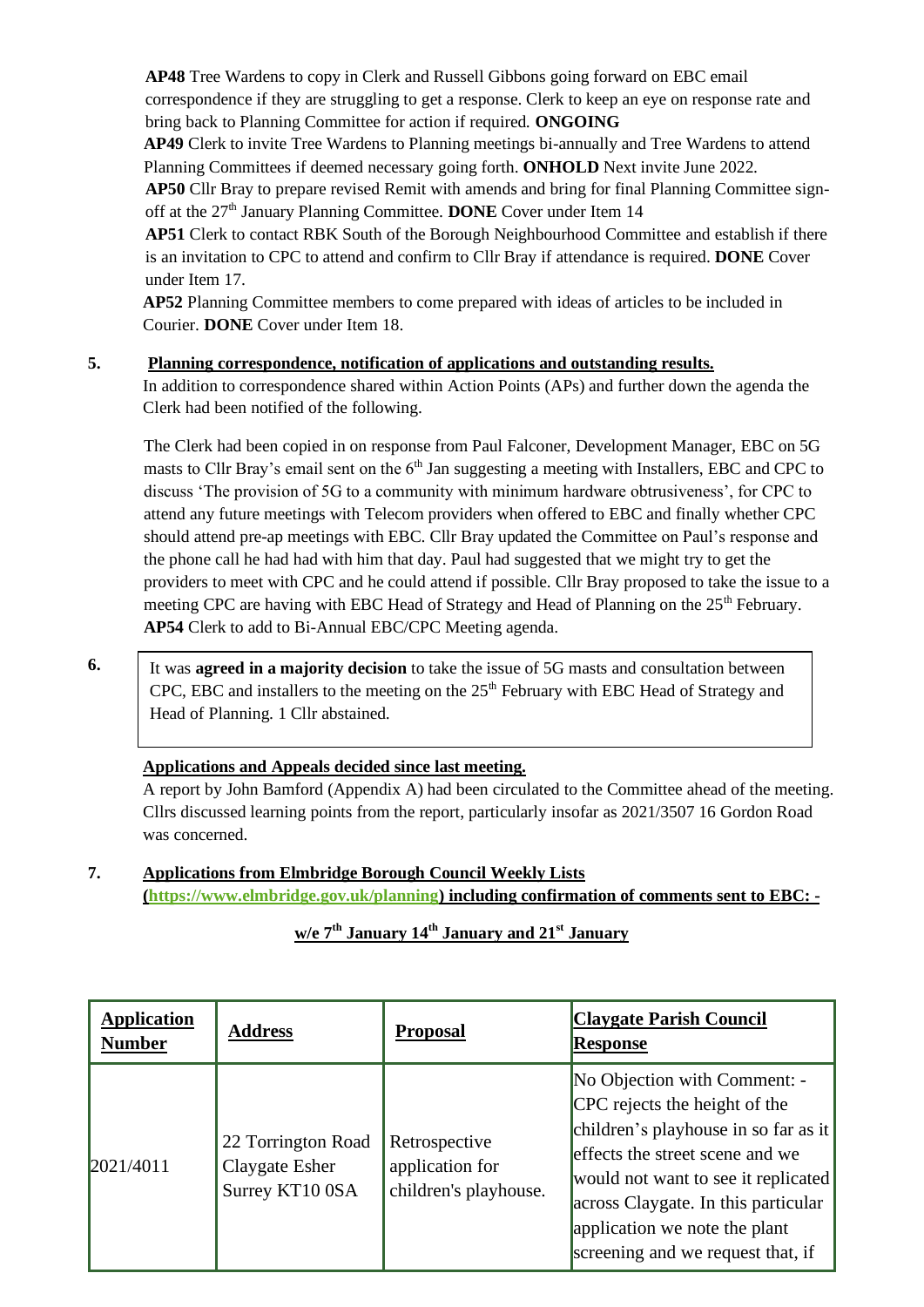|           |                                                                           |                                                                                                                                               | approved, this application has a<br>condition attached to it that the<br>plant screening be maintained for<br>the next 5 years.<br>Majority agreed. 1 Cllr abstained. |
|-----------|---------------------------------------------------------------------------|-----------------------------------------------------------------------------------------------------------------------------------------------|-----------------------------------------------------------------------------------------------------------------------------------------------------------------------|
| 2021/4321 | 12 Oakhill Claygate<br>Esher Surrey KT10<br>0TG                           | Single-storey rear<br>extension, single-<br>storey side extension<br>and front porch<br>following partial<br>demolition of existing<br>house. | Planning application has already<br>been decided by EBC. Comment<br>not applicable.<br>Unanimously agreed.                                                            |
| 2021/4327 | 129 Coverts Road<br>Claygate Esher<br>Surrey KT10 OLE                     | Front porch and<br>alterations to<br>fenestration.                                                                                            | No Comment                                                                                                                                                            |
| 2021/4331 | 59 The Maples<br><b>Stevens Lane</b><br>Claygate Esher<br>Surrey KT10 0TN | <b>Tree Preservation</b><br>Order EL:92/12 - Fell<br>1 x Alder.                                                                               | No Comment                                                                                                                                                            |
| 2021/4295 | 25 Holroyd Road<br>Claygate Esher<br>Surrey KT10 0LQ                      | Single-storey rear<br>extension and front<br>porch following<br>demolition of front<br>porch and rear<br>outbuilding.                         | No Objection, No Comment<br>Unanimously agreed.                                                                                                                       |
| 2021/4196 | 62 Coverts Road<br>Claygate Esher<br>Surrey KT10 0LJ                      | Single-storey rear/side<br>extension following<br>partial demolition of<br>existing house.                                                    | No Objection, No Comment<br>Unanimously agreed.                                                                                                                       |
| 2021/4383 | 5 Common Road<br>Claygate Esher<br>Surrey KT10 0HG                        | Partial conversion of<br>garage into living<br>space and alterations to<br>fenestration.                                                      | No Comment.                                                                                                                                                           |
| 2021/4397 | <b>Staithe The</b><br>Causeway Claygate<br>Esher KT10 ONE                 | Single-storey side<br>extension.                                                                                                              | No Comment.                                                                                                                                                           |
| 2021/4248 | 78 Telegraph Lane<br>Claygate Esher<br>Surrey KT10 0DY                    | Single-storey rear<br>extension.                                                                                                              | No Objection, No Comment<br>Unanimously agreed.                                                                                                                       |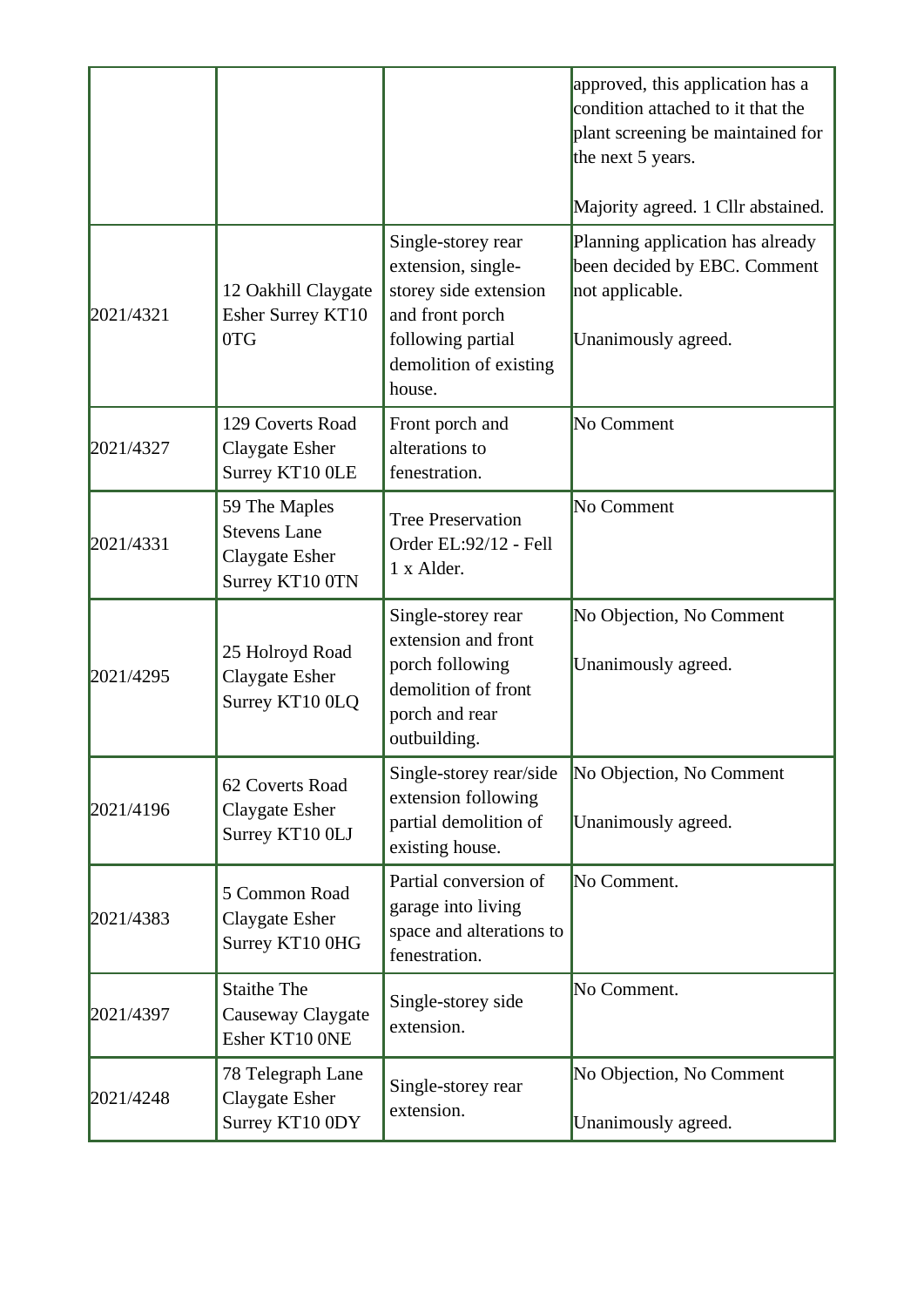| 2021/4261 | <b>Brantwood</b><br>Mountview Road<br>Claygate Esher<br>Surrey KT10 0UD | Detached two-storey<br>house with rooms in<br>the roof space<br>following demolition<br>of the existing house.                                                                                                                                                                                                     | The Tree Wardens had requested<br>that the Planning Committee<br>object to this application in the<br>absence of any clear information<br>about what will happen to the<br>trees affected by the application.<br>Cllr Swift noted a tree inspection<br>by EBC had been carried out<br>relating to a prior planning<br>application in October 2021 and<br>EBC had not objected on<br>arbicultural grounds.<br>No Objection, No Comment<br>Unanimously agreed. |
|-----------|-------------------------------------------------------------------------|--------------------------------------------------------------------------------------------------------------------------------------------------------------------------------------------------------------------------------------------------------------------------------------------------------------------|--------------------------------------------------------------------------------------------------------------------------------------------------------------------------------------------------------------------------------------------------------------------------------------------------------------------------------------------------------------------------------------------------------------------------------------------------------------|
| 2021/4296 | 25 Holroyd Road<br>Claygate Esher<br>Surrey KT10 0LQ                    | Single-storey rear<br>outbuilding.                                                                                                                                                                                                                                                                                 | No Objection, No Comment<br>Unanimously agreed.                                                                                                                                                                                                                                                                                                                                                                                                              |
| 2022/0032 | 17 Dalmore Avenue<br>Claygate Esher<br>Surrey KT10 0HQ                  | Non-Material<br>Amendments to<br>planning application<br>2017/3142 to amend<br>glazing on rear dormer,<br>enlarge front rooflight,<br>additional side<br>elevation window and<br>additional wall hung<br>air conditioning unit.                                                                                    | No Comment                                                                                                                                                                                                                                                                                                                                                                                                                                                   |
| 2021/4274 | 21 Woodbourne<br>Drive Claygate<br>Esher Surrey KT10<br>0DR             | Part two/part single-<br>storey rear extension,<br>part two/part first-floor<br>side extension, single-<br>storey side infill<br>extension, roof<br>extension<br>incorporating increase<br>in ridge height, rear<br>dormer windows and<br>rooflights and metal<br>flue following partial<br>demolition of existing | No Objection with Comment: -<br>CPC propose that the first floor<br>extension will create the effect of<br>terracing which is out of character<br>with the street scene.<br>Majority agreed. Cllr Bray<br>abstained as he believed CPC<br>should be objecting.                                                                                                                                                                                               |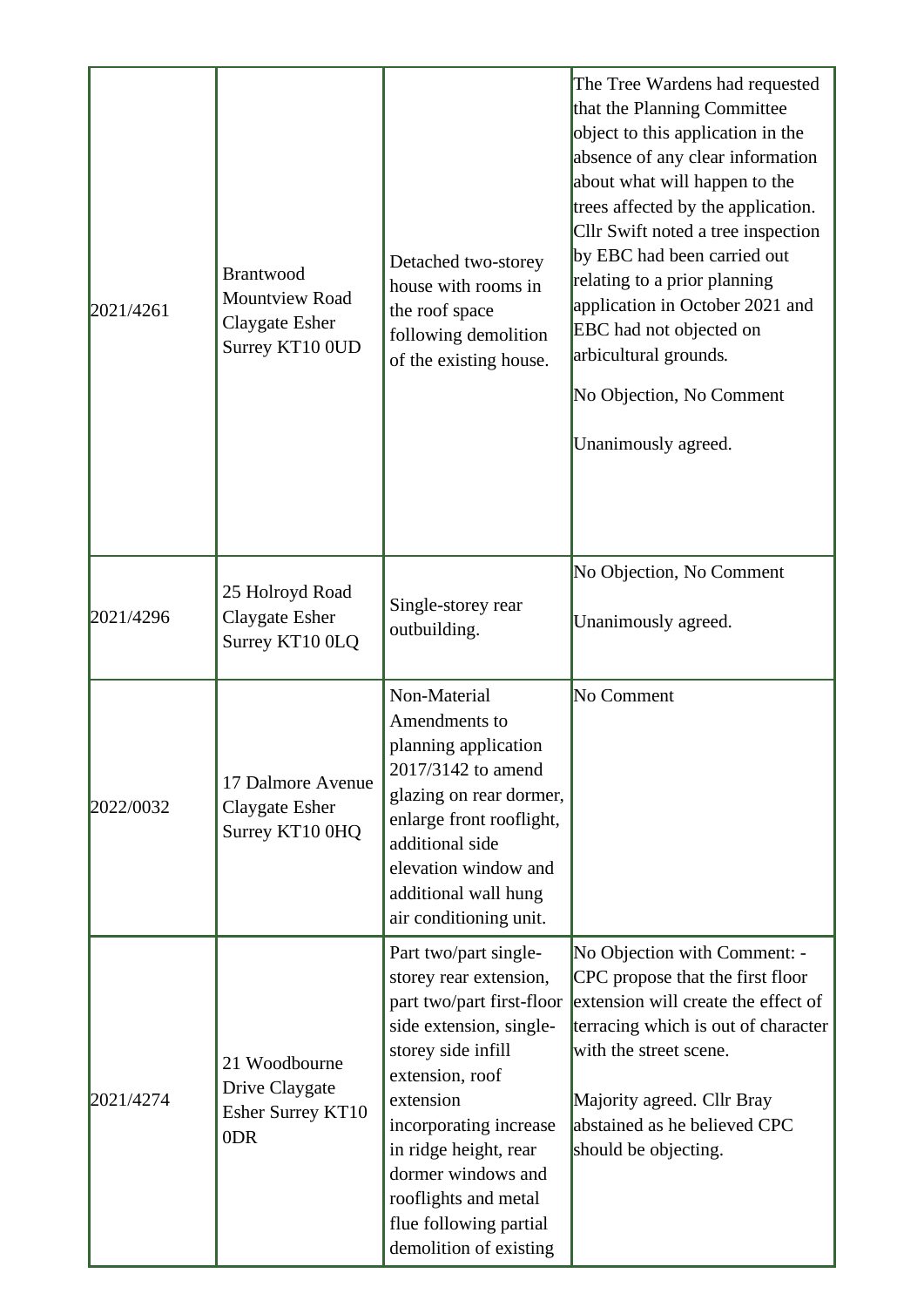|  | house and garage and |  |
|--|----------------------|--|
|  | removal of chimney   |  |
|  | stack.               |  |

#### **8. East Area Sub Committee Meeting report.**

Nothing to report.

## **9. EBC Planning Committee Meeting Report.**  January  $11^{th}$  2022 meeting was cancelled. The next meeting is planning for the  $8^{th}$  February 2022.

**10. Licensing Applications in Claygate.**  Nothing for Claygate.

#### **11. Compliance issues.**

No further compliance issues raised outside of 1 Caerleon Close & 10 Cavendish Drive for which updates have been given under Item 4.

#### **12. Elmbridge Local Plan Status and any action arising.**

Cllr Bray noted that it had been expected that the Draft Local Plan would be issued on January  $19<sup>th</sup>$ 2022 as a paper for the Special EBC Cabinet meeting which had been scheduled for January  $27<sup>th</sup> 2022$ . A Special EBC Cabinet meeting had also been called for the 3<sup>rd</sup> February 2022. Publication of the Draft Local Plan was cancelled on the  $19<sup>th</sup>$  January for reasons unknown and the 2 Cabinet meetings were also cancelled. Cllr Bray further noted that the EBC website now says that the Draft Local Plan is to be considered at the  $16<sup>th</sup>$  March 2022 EBC meeting, and so, in the normal course of events, he would expect that the Draft Local Plan papers be published around the  $9<sup>th</sup>$  March 2022.

The Clerk had received an invitation to a Design Code Consultation (closes 11th February 2022) from EBC. A Design Code is a set of illustrated design requirements that provide specific, detailed parameters for the physical development of a site or area.

It was **unanimously agreed** that Cllrs could submit their own individual responses to the EBC's Design Code Consultation and that the Parish Council would not be submitting its own response.

Natalie Lynch, Team Leader from EBC Planning Department, responded to Cllr Bray's request for clarification of the minutes from EBC Local Plan Working Group 18/11/21 which noted that officers should present a draft Local Plan based on a growth strategy for Elmbridge, at the densities indicated in the Land Availability Assessment (LAA) 2021, and that any draft plan should protect both the Green Belt and the character of the urban areas, for Members to review alongside the evidence base. Natalie responded saying that The LAA 2021 mentioned in the LPWG report is a draft document that is not in the public domain. EBC won't be able to confirm densities etc. The LAA 2021 will be published when they go out for the Regulation 19 Representation period.

### **13. Torrington Lodge Car Park - EBC Potential Residential Housing Project.** No updates.

#### **14. To consider, with a view to approving, the proposal for improving the Planning Committee's Remit document.**

The Clerk had circulated Cllr Bray's proposed Planning Remit ahead of the meeting. Cllr Woodward proposed that that the Conservation area section remain in part.

It was **agreed in a majority** decision to approve the amended Planning Remit with an amended Conservation area section (Appendix B). 2 Cllrs abstained.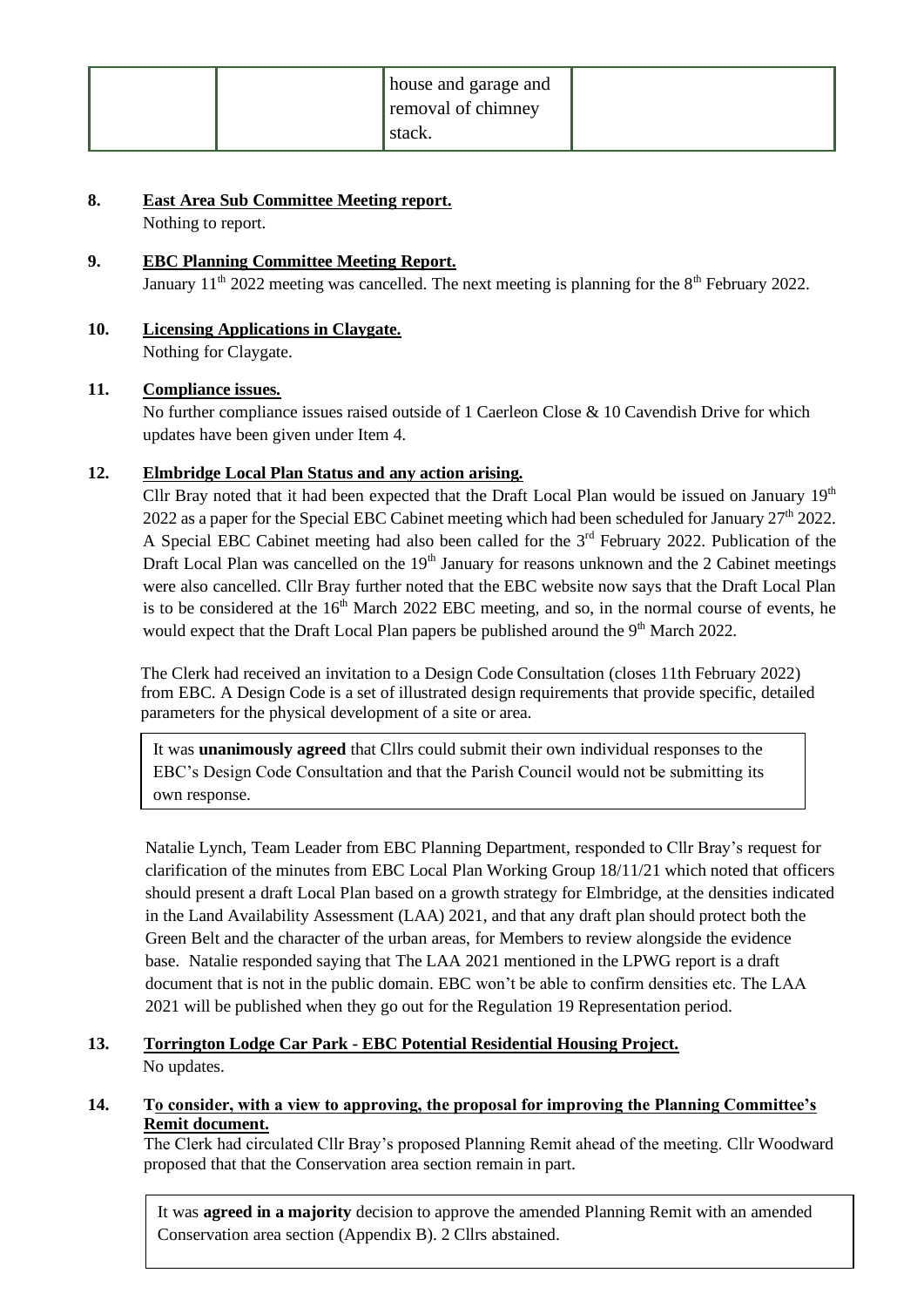**AP55** Clerk to add Planning remit to next Full CPC meeting for sign-off.

**15. To discuss any matters to be raised at the next Bi-Annual meeting of CPC and EBC Head of Strategy and Head of Planning to be held on the 25th February 2022.**

The Clerk noted that both Committees had had the Bi-Annual meeting added to their agendas so that Cllrs could feed in any matters to be raised by the Chairman and Chairs of Committees who would attend the meeting with the EBC Head of Strategy and EBC Head of Planning on behalf of CPC. The responses from EBC from this meeting would then be circulated to Cllrs after the meeting. She had sought the advice from SALC on having such meetings and had been told it was fine for the Chairs to be attending such information gathering and fact finding meetings with EBC on behalf of all Cllrs.

Cllr Bray noted that he felt the following 3 things needed to be raised: -

Request clarification on the rules for when Planning applications go to sub-committee as there appeared to be conflicting information given on the EBC Constitution document and EBC website. Cllr Swift noted that these issues had been going on for some time.

**AP56** John Bamford to send Cllr Bray data he had prepared on this matter.

- Local Plan update.
- 5G Mast as per the decision made in Item 5 of the agenda.

It was agreed that these matters should be included on the agenda and no other Cllrs requested any further matters be added to the Bi-Annual EBC meeting agenda. **AP57** Clerk to add to Bi-Annual EBC/CPC Meeting agenda.

### **16. To note the invitation to the Claygate Community Day on the 23rd April and agree any action to be taken.**

The Clerk noted that she had circulated a request for Cllrs to attend 1.5hr slots to man a Parish Council stall throughout the Claygate Community Day. She asked whether the Committee wanted any Planning information to be able to hand out on the day. Cllrs requested an A4 Planning information sheet with the Planning Remit and Public Speaking Guidance notes on. **AP58** Clerk to prepare a double sided A4 Planning Remit and Public Speaking Guidance Handout.

### **17. To consider an invitation by a local Chessington resident to meet with himself, the Chair of Chessington & District Residents Association and the Chair of Malden Rushett Residents Association to discuss the protection of local Green Belt areas of mutual interest.** Cllr Bray had met with Rob Robb and had since had correspondence with him. Rob Robb had agreed to notify Cllr Bray when anything on the Hook Park Development (aka Poppymill) comes up in the future. The Committee did not discuss the invitation in the agenda item heading.

**18. Communication of key decisions to residents including input to the Courier and the website.** The Committee noted that the next Courier edition was April 2022 and that Cllr Bray was writing an update for the Planning Committee.

#### **19. Matters for information purposes only.**

Cllr Swift noted that she had attended the latest SALC Planning course and stated that a Planning Protocol could help with matters such as 31 Stevens Lane. She noted that the course was running in March again.

**AP59** Clerk to circulate the March Course details to the Committee.

Cllr Herbert noted that the Planning Application in the Garage block on the Roundway was still awaiting a decision and he was as such chasing it.

John Bamford noted that 2021/4393 - The Oaks The Causeway Planning application deadline was the  $19<sup>th</sup>$  February so an extension was required.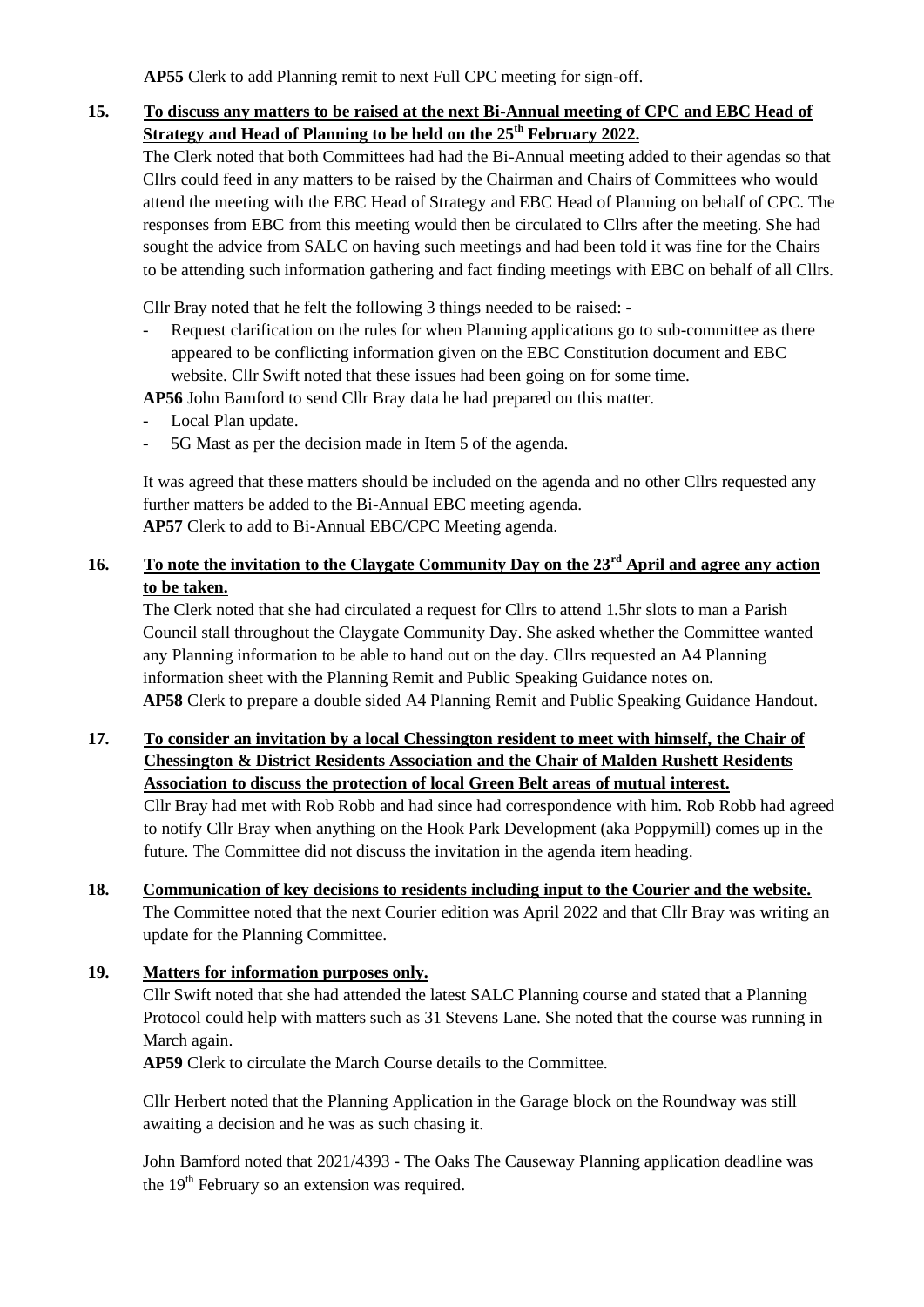## **20. Date of the next meeting 24th February 2022.**

**The reserve Councillor who may be required to attend the meeting on 24th Feb Cllr Collon.** 

Meeting Closed: 20h55

**Signed:**

**Dated:**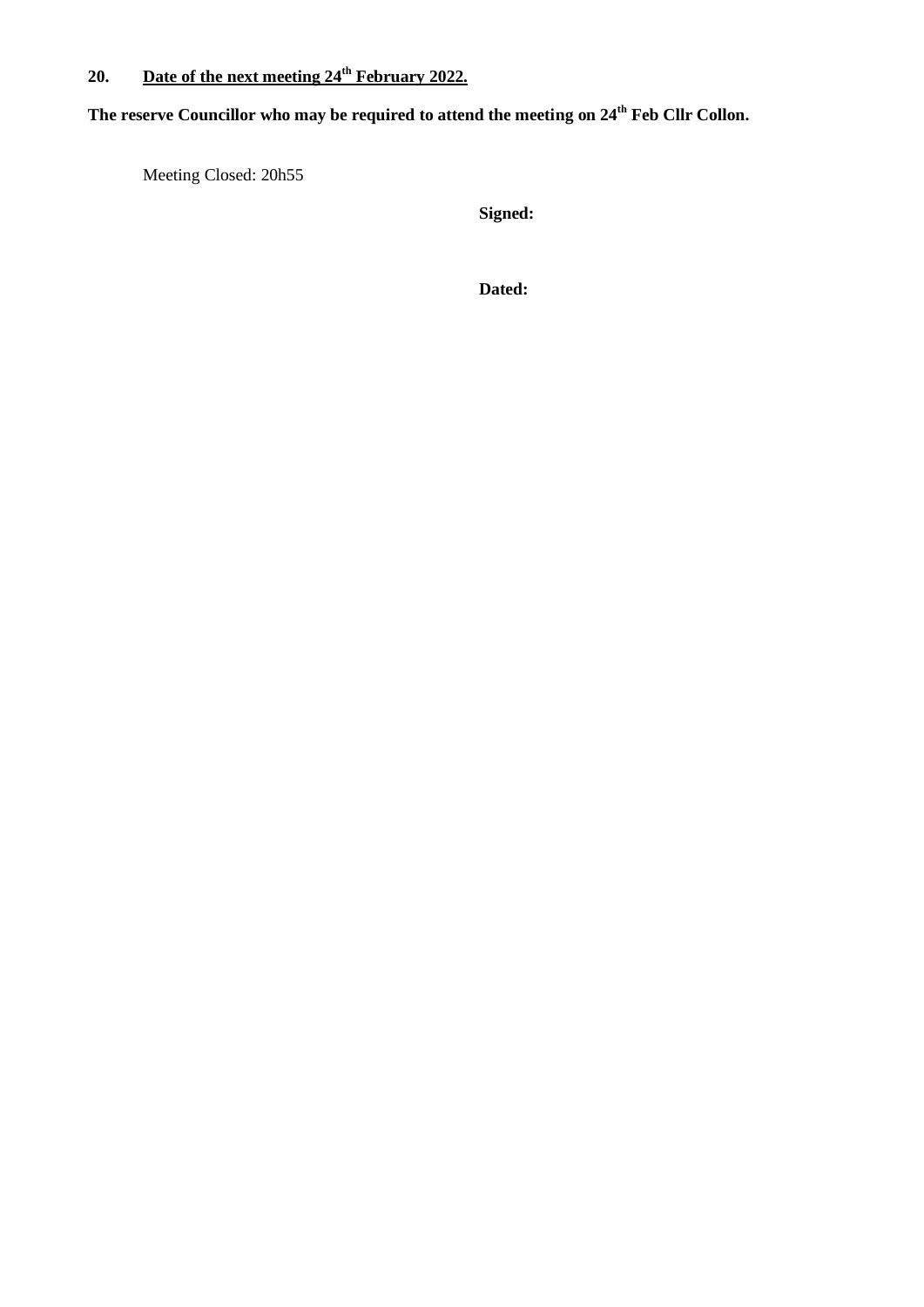## **Appendix B**

Planning Committee Remit

Version as Approved on January 27th

### **Planning Committee Remit**

The Claygate Parish Council Planning Committee [CPC PC], comprising Councillors and co-opted members, meets regularly – on behalf of CPC - to consider planning matters affecting the village. The bulk of these are Planning Applications made to Elmbridge Borough Council [EBC]. The Applications to be reviewed at each meeting can be found in the pre-published agendas on our website and details of those Applications can be viewed at [www.elmbridge.gov.uk/planning](http://www.elmbridge.gov.uk/planning) .

## **A. Responsibilities**

- 1. Commenting on relevant planning guidelines and legislation
- 2. Obtaining professional support on planning matters when deemed necessary
- 3. Commenting on Planning Applications
- 4. Commenting on Applications under The Licensing Act 2003
- 5. Commenting on Applications under The Gambling Act 2005

## **B. Relationship with the Planning Authority [Elmbridge Borough Council]**

- 1. CPC has no power to grant, or refuse, an application for planning permission. These powers reside with EBC.
- 2. CPC is a statutory consultee for all Applications made for properties in Claygate to EBC. As such, it has the right to have its views considered by EBC.

In the event that the Parish Council objects to the application, Elmbridge Borough Council will send the application to either East Area Planning Sub-Committee or Planning Committee for consideration depending on the number of objections and size of development.

## **C. Policies**

- **1. Green Belt & Open Spaces** CPC will object to any reduction in the designated Green Belt and to any proposed development that detracts from its amenity value. It will ensure that the existing and potential open spaces and greens within the village are protected.
- **2. Trees** CPC attaches importance to the preservation of trees of significant amenity value, both on private land and the highway. It will press for the granting of Tree Preservation Orders in appropriate circumstances. It will consider the advice of its Tree Wardens on any planning application affecting trees.
- **3. New Housing** CPC recognises the pressure for housing development. However, it expects EBC to exercise effective control over the type and density of such development, and to implement design guide standards in order to avoid incongruous housing development. In particular: -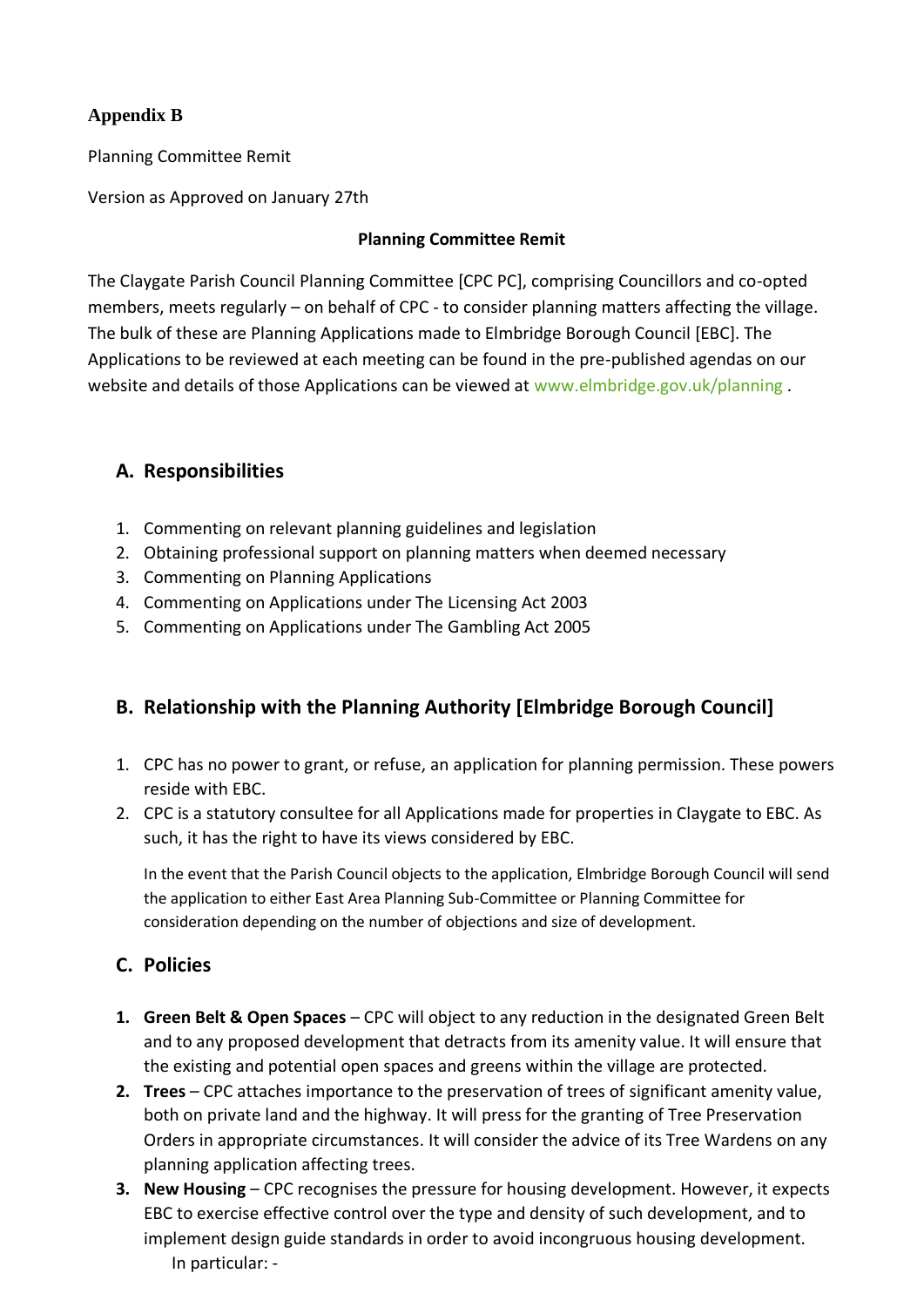- a. It is important that all types of housing are catered for.
- b. There will be a presumption against the demolition of character houses throughout the village, not only in Conservation Areas [CA's]
- c. New development should be in harmony with its immediate environment in terms of street scene, scale, type, number of storeys, roof heights, architecture and garden size. The size of rear gardens should adhere to the EBC Design Guide Standard. In considering applications for residential development, CPC will expect EBC to be satisfied that the proposed development, on its own or in combination with others, would not place unacceptable pressure on local infrastructure and services such as schools, medical services, and highways. Where development occurs EBC must ensure that appropriate funding is raised through Community Infrastructure Levy [CIL] or otherwise to augment existing services and are committed to release such funding as raised in the Claygate area twice yearly directly to CPC.
- **4. Conservation Areas [CA's]** CPC will look critically at all proposed development and change of use in the CA's. The sympathetic use of materials and design will be required.
- **5. Small Works** Applications for small works on domestic properties, outside the CA's, will not normally be opposed. But they should ensure that there is no adverse impact on the street-scene or the issues of concern described in this remit. The impact on the amenity of neighbours will usually be left to EBC, whose attention may be drawn to the relevant rules.
- **6. Backland Development** CPC will look critically at any proposals for backland development. It will seek to ensure that such proposals are integrated with existing development and do not detract from the appearance and character of the surrounding area.
- **7. Boundaries to Properties** CPC, when considering applications, will pay due attention to proposals for hedges, walls, fencing and gates. It will seek to ensure that these are in keeping with the character of the area. CPC is in principle to gated developments.
- **8. Traffic & Transport** CPC, in considering applications, will assess the likely effect on the volume and nature of traffic in the vicinity, the implications for parking and the access to public transport.
- **9. Commercial** Applications will be viewed with regard to their benefit to the community, quality of design and visual impact on the area.

## **D. Procedures & Protocols**

**1. Notices & Representations** – CPC posts the agenda of each meeting on the Parish noticeboard. This references EBC's Weekly List of Applications Validated which are to be discussed at the meeting. The Weekly List can be found using this link –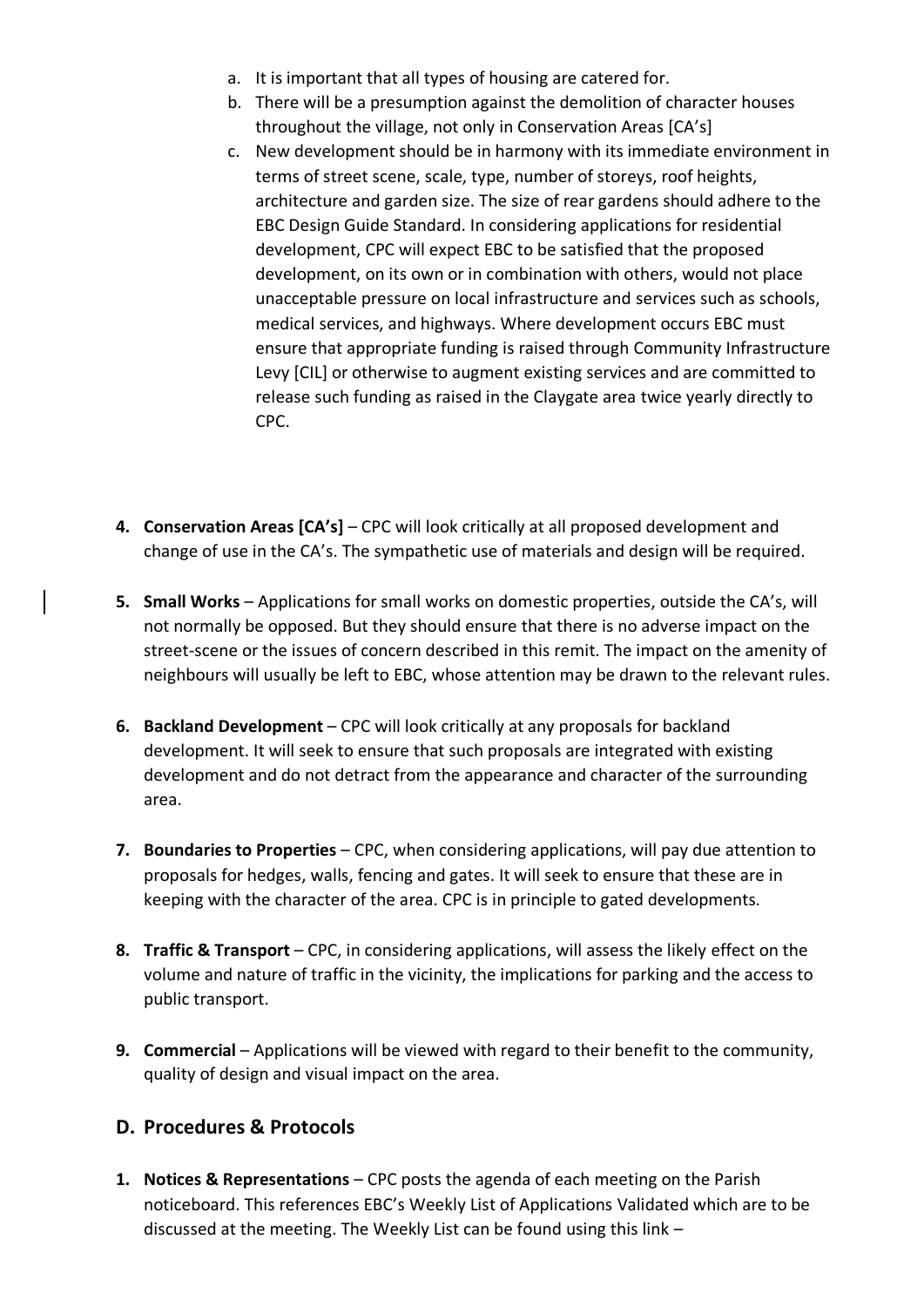[http://emaps.elmbridge.gov.uk/ebc\\_planning.aspx?requesttype=parseTemplate&temp](http://emaps.elmbridge.gov.uk/ebc_planning.aspx?requesttype=parseTemplate&template=WeeklyListAVTab.tmplt) [late=WeeklyListAVTab.tmplt](http://emaps.elmbridge.gov.uk/ebc_planning.aspx?requesttype=parseTemplate&template=WeeklyListAVTab.tmplt)

**2. Contacts with Developers & Applicants** – except in respect of applications for tree works, Parish Councillors will not normally speak to people regarding Planning Permission. Should such contact arise unavoidably, discussions shall be limited to procedural matters and avoid considering the merit of the application. In such a case, a note will be made of the contact and reported to the next meeting of the CPC PC.

If an interested party wishes to talk to a Parish Councillor prior to an application being heard at a CPC PC meeting this must be done by appointment with the Clerk. It should be immediately prior to a CPC PC meeting, with a minimum of 2 Parish Councillors and the Parish Clerk present and a record taken of the discussion included in the Minutes.

Records of such meetings with interested parties should be agreed with the Applicant if at all possible.

- **3. Councillors' Own Applications** Councillors' own personal applications will be discussed at CPC PC meetings. The Councillor whose application it is must adhere to Standing Orders and the Code of Conduct and withdraw from the meeting when it is considering a matter in which he/she has a disclosable pecuniary interest unless he/she has been granted a dispensation. Consideration of the matter begins when the agenda item is moved and includes any public representations and discussions relating to the planning application concerned and/or a vote.
- **4. Councillors & Public Meetings**  Councillors may attend publicly advertised open meetings about applications and proposed applications but should not enter into any discussion unless arranged as above.
- **5. Member of the Public at CPC PC Meetings** if a member of the public wishes to make representation at a CPC PC meeting, this must be done in accordance with Standing Orders and the Planning Process and Public Speaking Guidance. Members of the public who make arrangements prior to a meeting will be given priority on the meeting agenda.

## **E. Licensing Act 2003**

CPC will consider applications that could affect Claygate relating to the retail sale of alcohol, the supply of alcohol in clubs, the provision of regulated entertainment, late night refreshment and street trading and, if appropriate, make representation to EBC.

# **F. Gambling Act 2005**

CPC will consider all applications that could affect Claygate relating to the operation or premises for the purposes of gambling and, if appropriate, make representation to EBC. In line with EBC policy, CPC will oppose any applications for casinos.

# **G. Organisation**